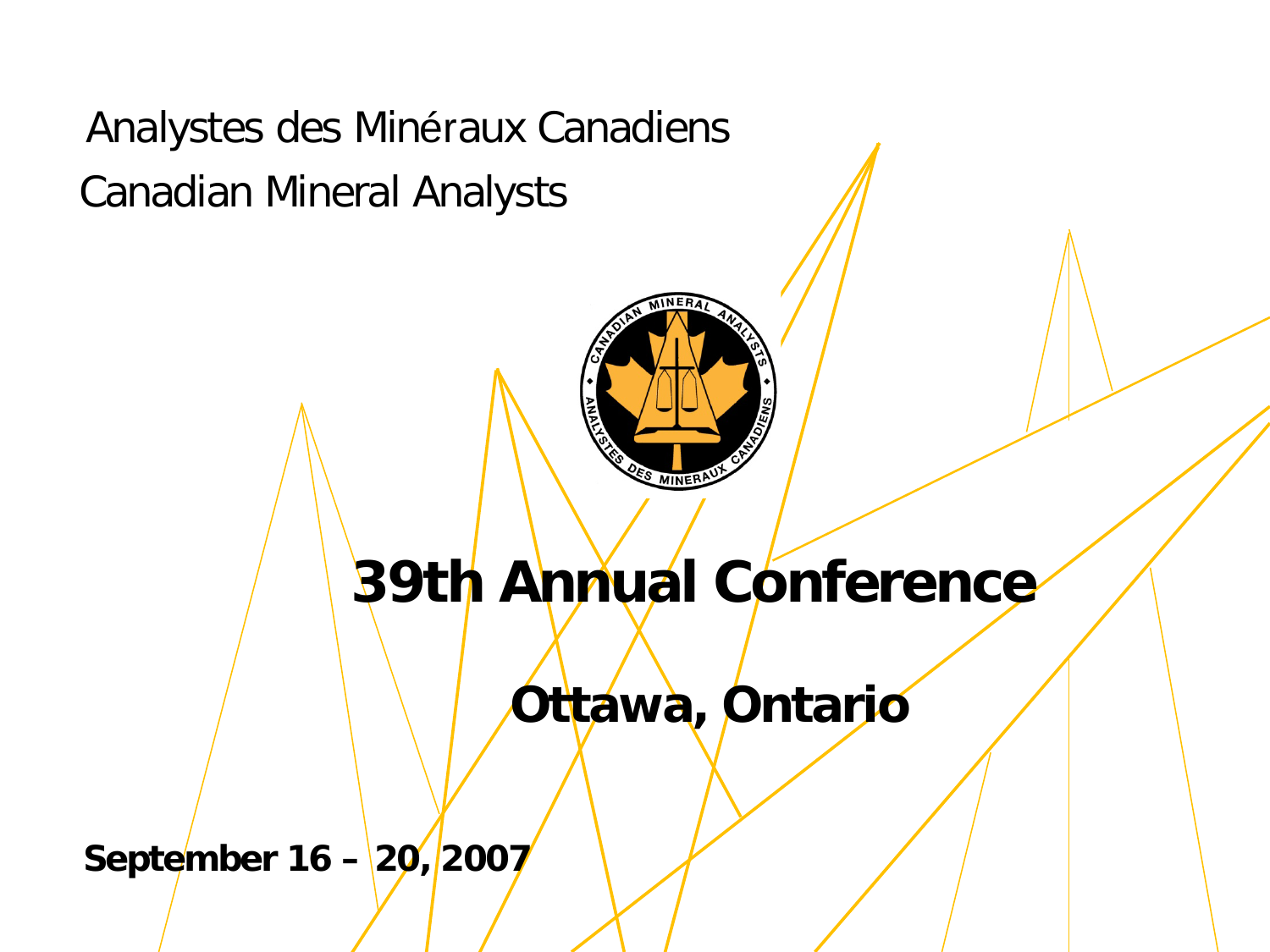

# **Table of Contents**



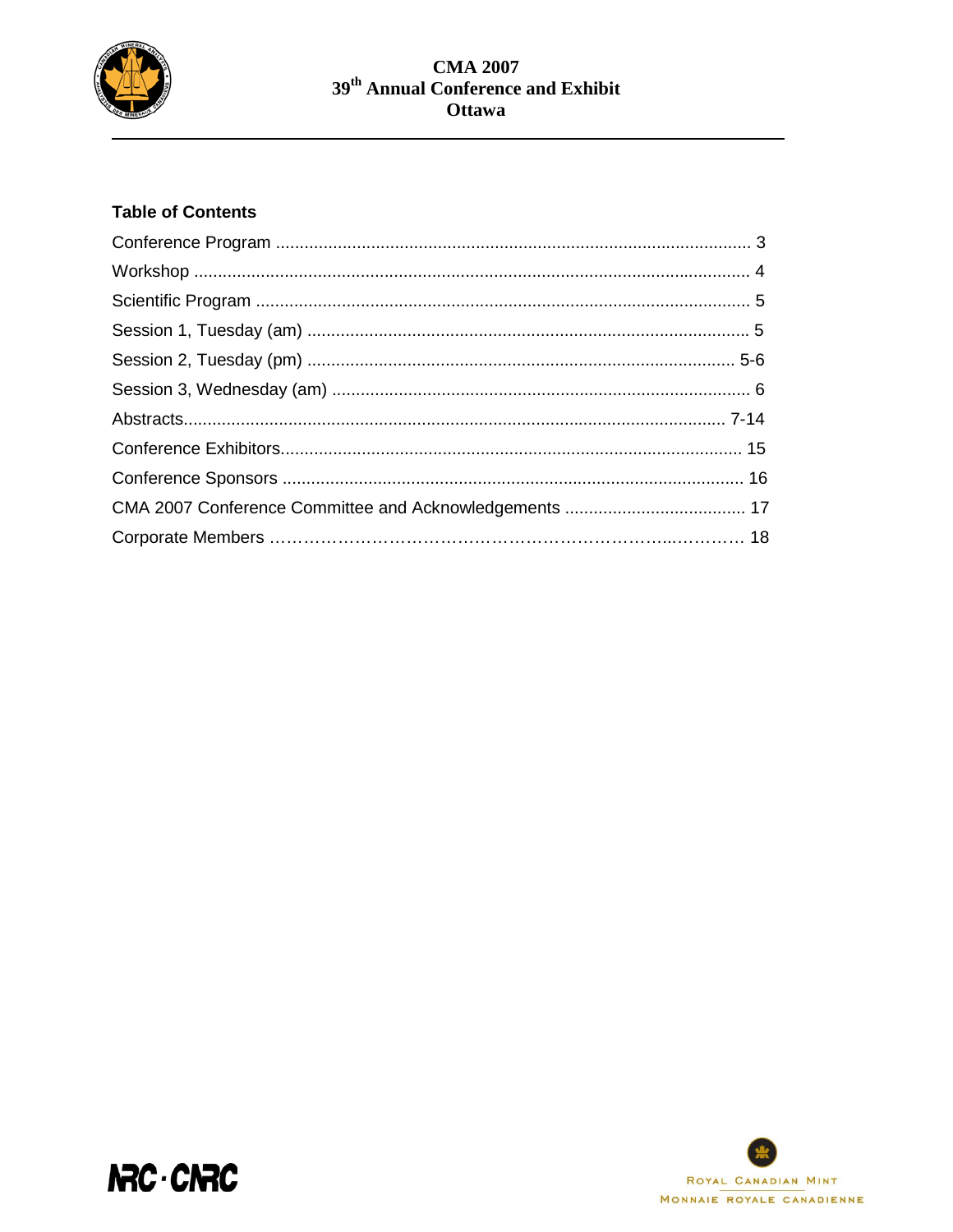

# **Conference and Social Program**

12:00 pm – 6:00 pm – Conference Registration *Sunday, September 16th*

| <u>Monday, September</u> $17^{th}$ |                                                                       |
|------------------------------------|-----------------------------------------------------------------------|
| 8:00-12:00                         | <b>Conference Registration</b>                                        |
| $8:00 - 8:30$                      | Coffee Break                                                          |
| $8:30-3:30$                        | Fire Assaying Workshop                                                |
|                                    | Presented by: Quality Analysis Consultants-Dr. Wes Johnson            |
| 10:00-10:30                        | <b>Coffee Break</b>                                                   |
| $12:00-1:00$                       | Lunch                                                                 |
| $2:00-2:30$                        | Coffee Break                                                          |
| $5:30-7:30$                        | Exhibitors Wine and Cheese Official Unveiling                         |
|                                    | Guest Speaker: Denis Lagace. Director General, Policy and Planning    |
|                                    | Branch and Explosives Safety and Security Branch, Minerals and Metals |
|                                    | Sector, Natural Resources Canada                                      |

# *Tuesday, September 18th*

| $8:00 - 5:00$ | <b>Exhibits Reconvene</b>                 |
|---------------|-------------------------------------------|
| $8:00 - 8:30$ | Coffee Break                              |
| 8:30-12:00    | <b>Session 1: Technical Presentations</b> |
| 10:00-10:30   | Coffee Break                              |
| $12:00-1:00$  | Lunch                                     |
| 1:004:00      | <b>Session 2: Technical Presentations</b> |
| $2:00-2:30$   | Coffee Break                              |
| 5:00 10:00    | <b>Chelsea Dinner Train Event</b>         |
|               | (Bus departs from Lord Elgin Hotel lobby) |

# *Wednesday, September 19th*

| 8:00-12:00  | <b>Exhibits Reconvene</b>                      |
|-------------|------------------------------------------------|
| 8:00-8:30   | Coffee Break                                   |
| 8:30-12:30  | <b>Session 3: Technical Presentations</b>      |
| 10:00-10:30 | Coffee Break                                   |
| $1:00-2:00$ | <b>CMA Business Lunch</b>                      |
| $2:00-3:00$ | <b>CMA Business Meeting</b>                    |
| 5:30-9:30   | <b>Annual Banquet</b>                          |
|             | Guest Speaker - Hon. Mrs. Beverley Lepine, CEO |
|             | Royal Canadian Mint                            |

*Thursday, September 20<sup>th</sup>*<br>9:30-12:00 *Tou* Tours to NRC and RCM (departure from Lord Elgin Lobby)



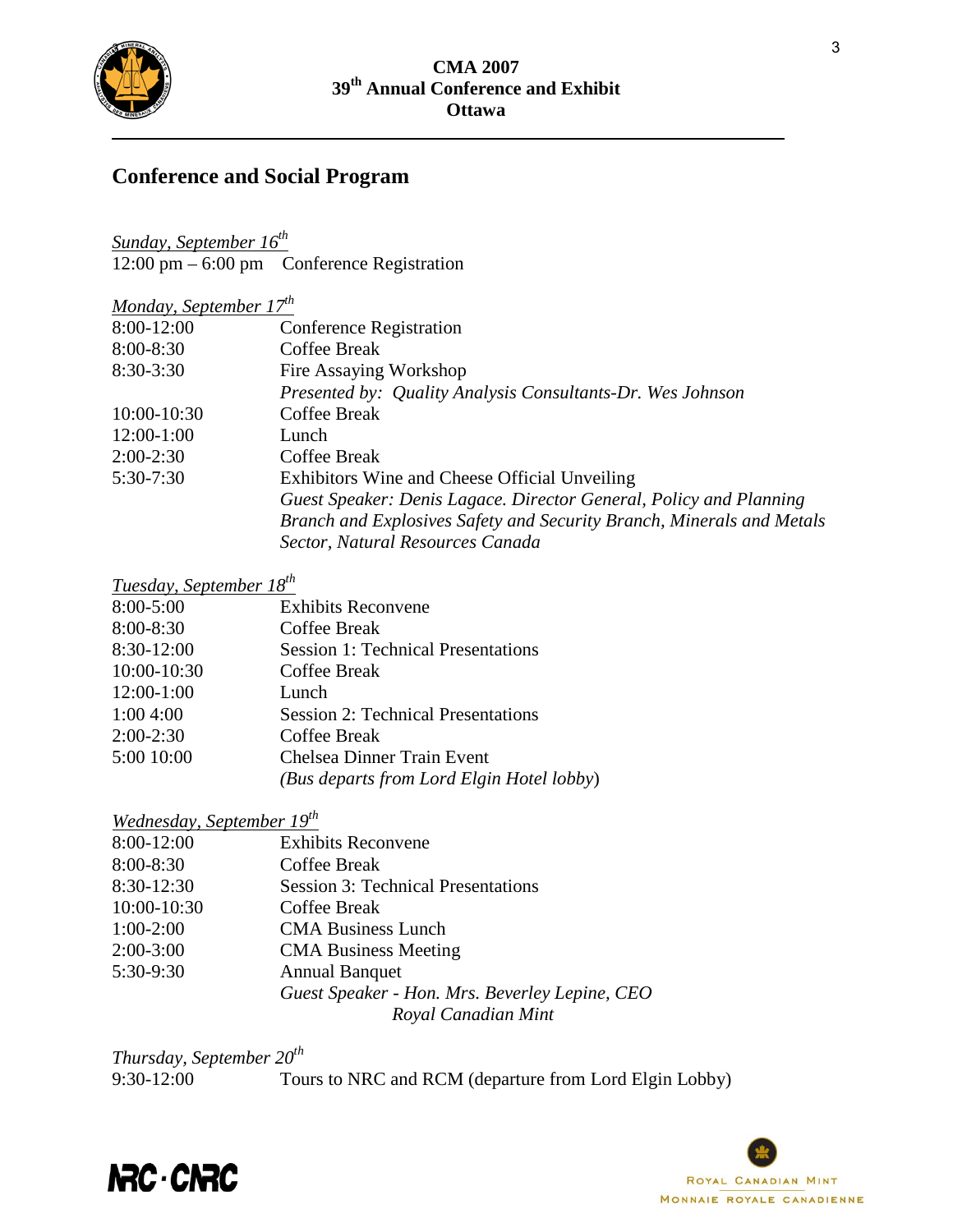

# **Workshop Presented by: Quality Analysis Consultants - Dr. Wes Johnson (Lady Elgin Room**)

*Monday September 17th, 8:30 - 3:30* 

**NAC CNAC** 

Fire Assaying: Basic Principles of Fire Assay Analysis and Related Trouble shooting Techniques

Workshop Facilitator: Dr. Wes Johnson of Quality Analysis Consultants.

The workshop is a full day presentation and discussion on Fire Assaying. The morning session topics will cover a technical review of Fire Assay Techniques with discussion centered on general principles .

The afternoon session topics will cover trouble shooting in fire assay processes, and instrument techniques for samples derived from the fire assaying processes such as FAS and ICP.

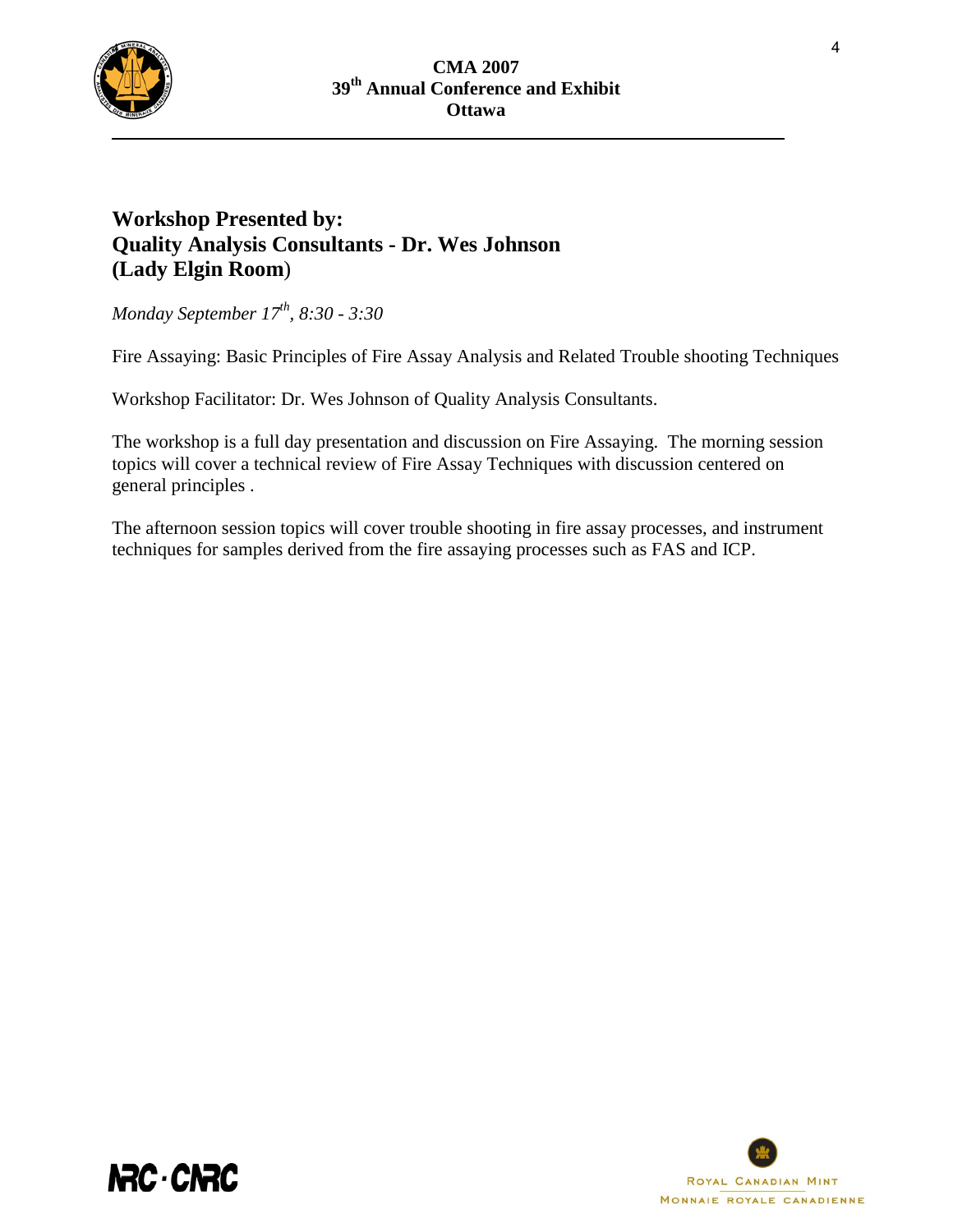

# **CMA 2007 Scientific Program**

# *S***ession 1 Tuesday, September 18, 2007**

# **Chair: Jon Forrest – Royal Canadian Mint**

- 8:30 Analysis Of Limestone Using a Low Powered WDXRF System  *Al Martin*
- 9:00 Determination Of Silver 7 Gold In Silver Bullion By X-Ray Fluorescence Spectrophotometry *Mike Hinds*
- 9:30 Quantitative Determination Of Calcite And Dolomite in Carbonated Soils and Sediments Using a Coulometric Titrator *Isabelle Girard, Raymond Boisvert, Alain Grenier, Claudia Moore*
- 10:30 Universal Sample Preparation Methods Revisited *John Anzelmo*, Alexander Seyfarth
- 11:00 Plasma Spectroscopy Interference Reduction Strategies *Ron Cardinall*
- 11:30 Application of Advanced X-Ray Diffraction Analyses to Solving Issues Related to Ore and Feed Quality: A Case Study Involving a Magmatic Fe-Ni Cu-S Mine, Sudbury, Ontario, Canada *Ian Campbell, Katherine Macchiarole, Jennifer Anderson, Andrew McDonald*

# **Tuesday September 18, 2007**

# **Session 2 Chair: Christine Scriver – National Research Council Canada**

- 1:00 "Method Development in a Global Environment" *Kevin Bunten*
- 1:30 Current State of Proficiency Test and Reference Materials for Gold Bullion *Mike Hinds*
- 2:30 A Benchtop Total Reflection X-Ray Fluorescence Spectrometer for Depth Profiling and PPB Levels of Detection *Al Martin*



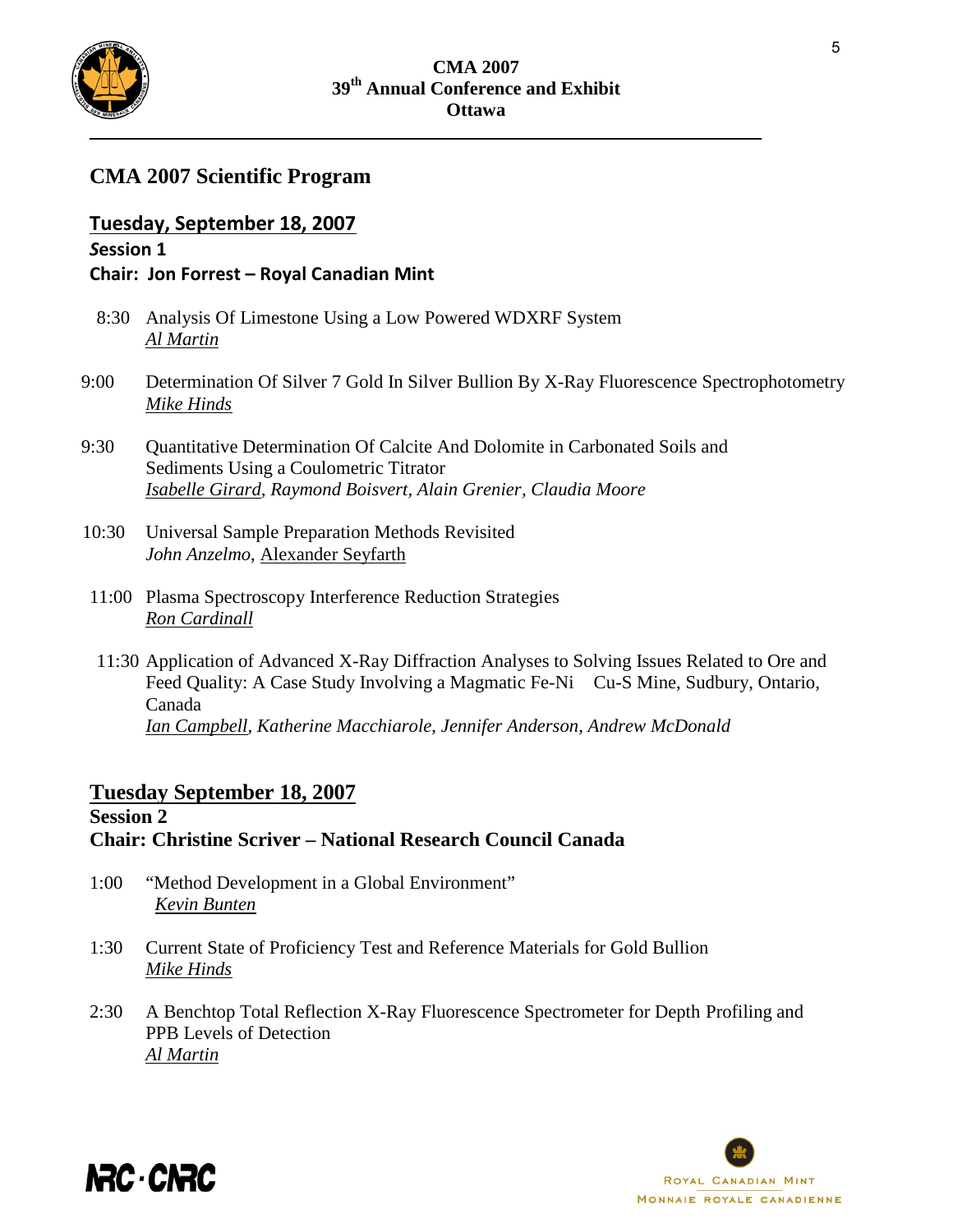

- 3:00 Sample Preparation for Trace Element Analysis in Precious Metal Alloys Using the Spark Ablation Technique *Jon Sewell*
- 3:30 Semi-Automated Sample Preparation System *Kurt L. Headrick, Brock McNichols*

# **Wednesday September 19, 2007**

# **Session 3 Chair: Dr. Wes Johnson-Quality Analysis Consultants**

- 8:30 Wide Range of Analysis of Oxides in Geological Material Using X-Ray Fluorescence Spectrometry *M. S. Olde Weghuis, B.A.R. Vrebos, S. Kuiper, M.N. Ingham*
- 9:00 CRI (Collision Research Interface) A Simple Approach to Interference Management ICP-MS *Doug Shrader, Shane Elliot, Xue Dong Wang, and Iouri Kalinitchenko*
- 9:30 Lab QC Versus Mine QC. Why They Are So Often In Conflict And Suggestions To Improve Both? *John Winterbottom*
- 10:30 The Presentation Addresses the Mandate and Structure of the SCC, It's Regional and International Links, Accreditation Programs and Program Specialty Areas, with a Particular Emphasis on Laboratory Accreditation in the Field of Mineral Analysis Testing *Rassoulou Diallo*
- 11:00 Automatic Rietveld Based Quantitative Phase Analysis of Minerals Using Topas in Combination With same Sample WD-XRF *A. Seyfarth, Rainer Schmidt*
- 11:30 "Using Geometallurgy To Reduce Risk" *Richard Wagner*
- 12:00 Automated Flux Dispenser *Bill Clifford*
- 12:20 Preparation of Inorganic Certified Reference Materials at the National Research Council Canada *Christine Scriver, Scott Willie, Ralph Sturgeon*



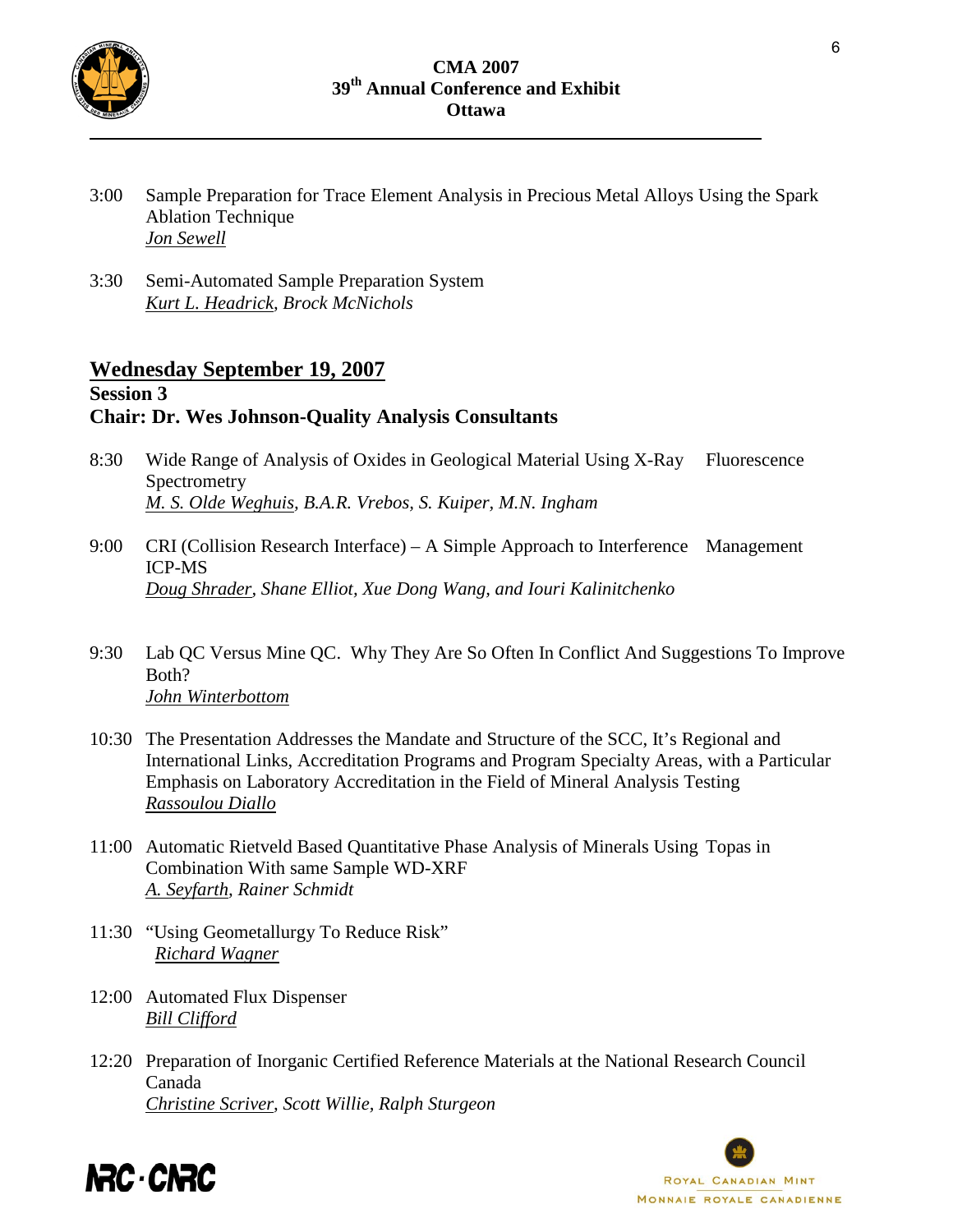

# **Abstracts**

#### **Analysis of Limestone using a Low Powered WDXRF System**

A. Martin, Rigaku Americas Corporation

The approximately 970+ power plants that burn oil and coal to produce electricity in America have been sited as a major source of Sulfur Dioxide (S02) emissions. This pollutant can irritate the upper respiratory tract and damage lung tissue, as well as yellowing plant leaves and eating away iron, steel, marble and other solid materials. Through this, the demand for limestone is increasing due to a legislated requirement for S02 flue gas desulphurization systems (scrubbers) to be installed in these facilities. Because of this ever increasing demand, limestone quarry lab technicians are required to take samplings frequently and respond quickly to certify product ready to release by truck or train load.

This discussion demonstrates an efficient method for limestone analysis using a pressed pellet technique combined with a low powered WDXRF system. The analysis of light elements, such as sodium and magnesium, can be performed with better sensitivity and overall improved element resolution compared to similar EDXRF units and without the need of higher powered WDXRF systems. The target area for this procedure are the limestone quarries but it can be seen that downline companies can also benefit from this routine as the method satisfies the ASTM repeatability requirements for C1271 (Standard Test Method for X-ray Spectrometric Analysis of Lime and Limestone). Quarries obtain the added bonus of also being able to analyze typical geo-exploration samples for pit development/expansion.

#### Michael W. Hinds, Royal Canadian Mint **Determination of Silver and Gold in Silver Bullion by X-Ray Fluorescence Spectrometry**

This paper will present the current state of the X-ray Fluorescence (XRF) Spectrometric method designed to determine gold and silver in silver dore bars. Samples with a minimum diameter of 29 mm are collected from the molten silver material. The samples are pressed and polished prior to analysis on the XRF using 27 mm aperture sample cups. Other elements such as copper, bismuth, lead, and tellurium are also determined to ensure maximum impurity levels are not exceeded for the refinery operations and to ensure accurate XRF determinations for all elements of interest due to inter element effects. The present XRF method with a 12 mm aperture determines Ag at 905 fineness with standard deviation of  $\pm$  0.32 fineness. Using a 27 mm aperture will give a lower standard deviation for the same counting time and will provide greater counts for trace elements in the sample. Better accuracy is also expected by using calibration standards cast from typical silver dore material with some extra elements added in the casting stage.





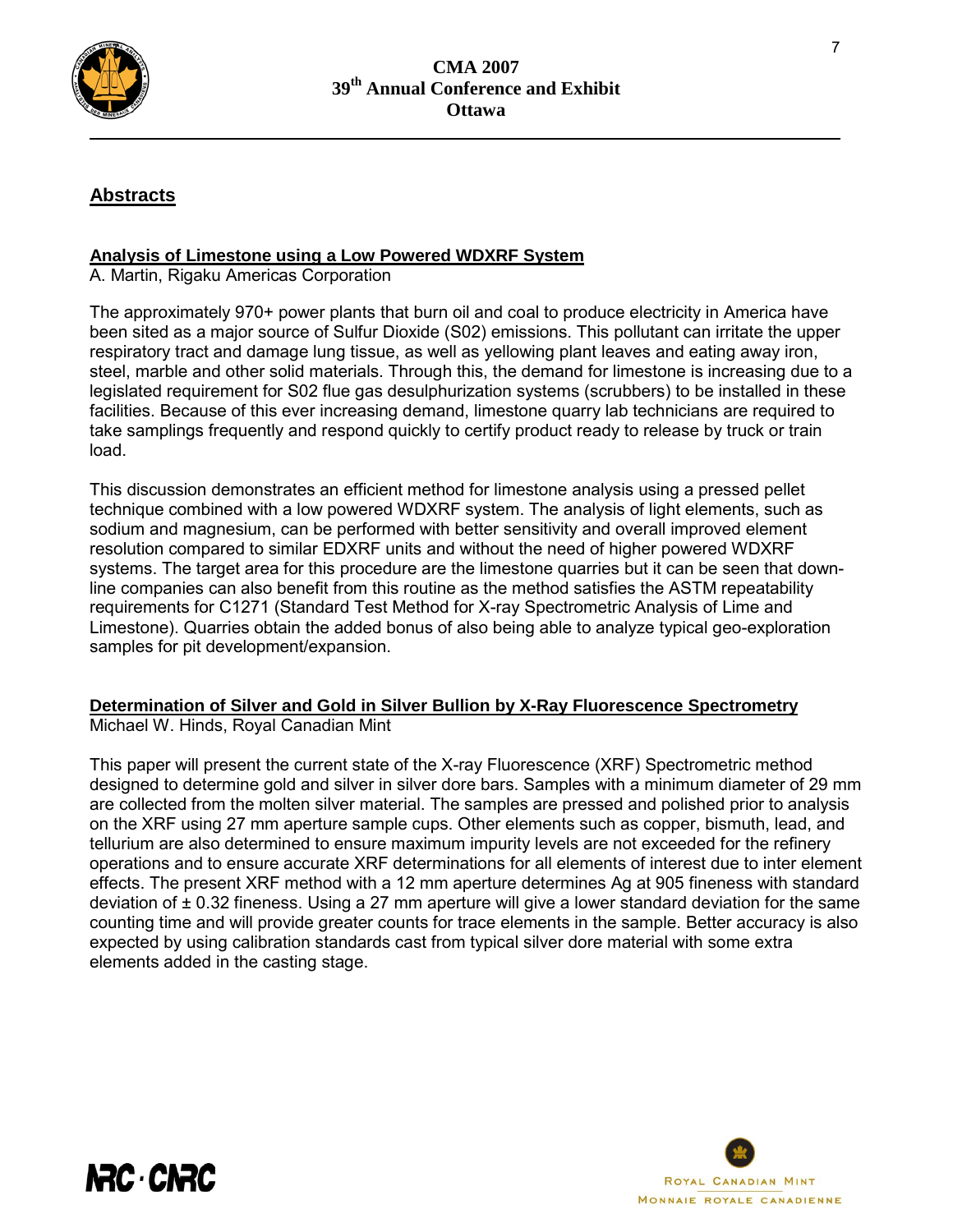

#### **Quantitative Determination of Calcite and Dolomite in Carbonated Soils and Sediments Using a Coulometric Titrator**

Isabelle Girard, Raymond Boisvert, Alain Grenier, Claudia Moore, Natural Resources Canada

A new procedure for the quantitative analysis of calcite and dolomite in carbonated soils and sediments has been developed at the Sedimentology Laboratory of the Geological Survey of Canada. The quantification is performed by selectively decomposing calcite using a citric acid solution generating gaseous carbon dioxide. The evolved carbon dioxide is then quantified using a coulometric titration instrument. Dolomite can be determined by calculating the difference between total carbonate content and calcite content. The detection limit, quantification uncertainty of the measurements and ruggedness data are presented along with plans for future developments .

#### **Universal Sample Preparation Methods Revisited**

John Anzelmo, Alexander Seyfarth, Claisse USA Bruker AXS, Inc.

It is well known that the preparation of metals and liquids for XRF analysis is fast, and easy, and usually requires little strategy. The preparation of powder samples such as silicates, carbonates, slags, cements, ferro-alloys and other powdered materials however requires careful planning in the way of additives, lubricants, binders, backing and holders. The ratio of binder to sample must include forethought regarding the homogeneity of the briquette, the stability of the briquette, the cleaning and cleanliness of the grinding vessel, and the performance requirements of the analysis.

Various strategies will be revisited. Due to the well known "mineralogical effect", it may be necessary to use the fusion method of preparing homogenous glass disks with a common amorphous structure, to insure accuracy in the XRF determination. An overview of the fusion process, automation strategies, and XRF calibration will be discussed. Case studies will be shown ranging from mining to process control.

## **Plasma Spectroscopy Interference Reduction Strategies**

Ron Cardinali, Product Specialist, PerkinElmer LAS Canada Ltd.

Assayers and mineral analysts are faced with some of the most unique challenges that are found in spectroscopic techniques. Fortunately there are many varieties of easy to use techniques available to ensure accurate analysiS. Numerous strategies in successfully reducing interferences in ICP-OES and ICP-MS techniques will be discussed, including reaction gas techniques, using examples found in the geochemical and metal analysis field.



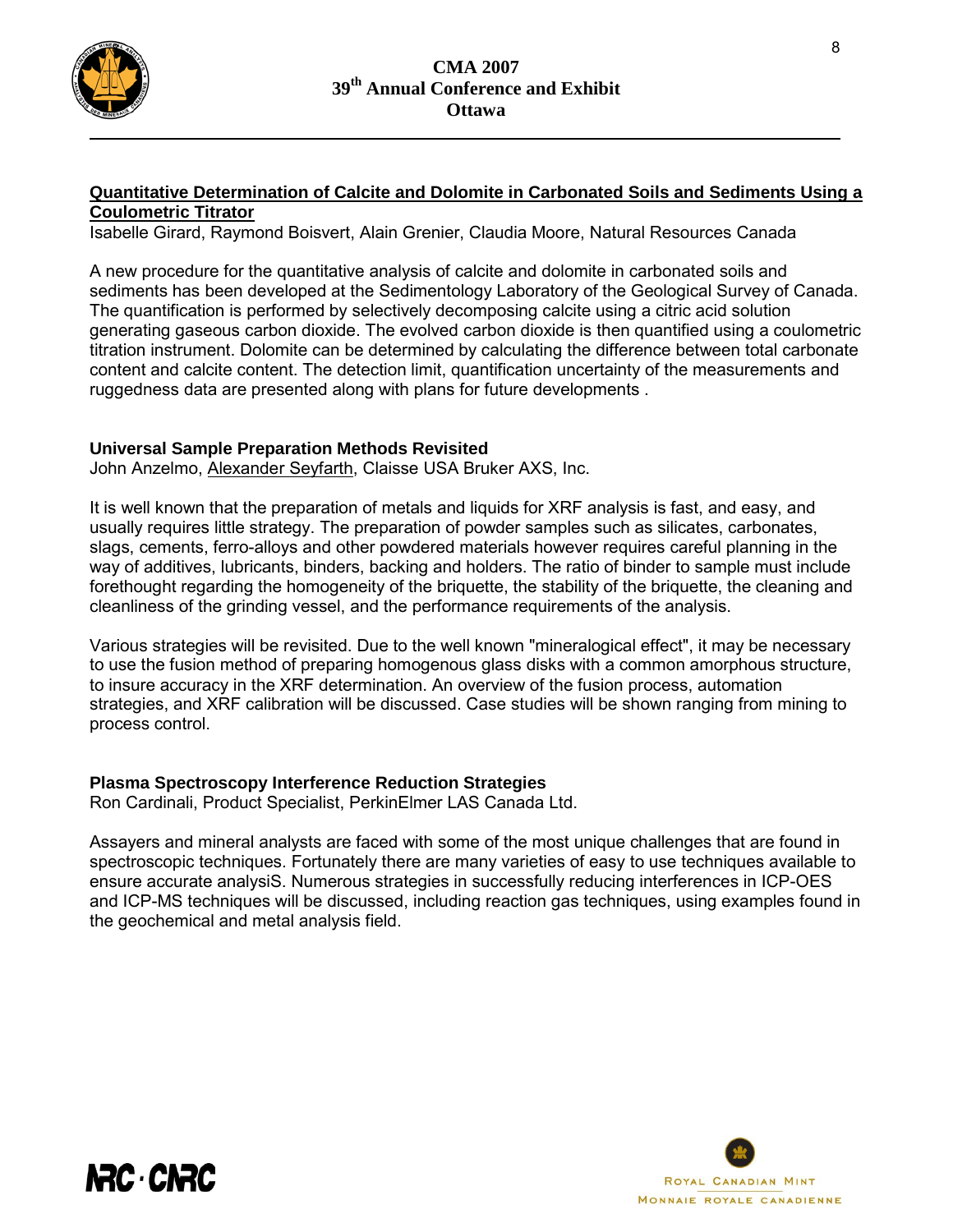

**Application of advanced X~ray diffraction analyses to solving issues related to ore and feed quality: A case study involving a magmatic Fe~Ni~Cu~ mine, Sudbury, Ontario, Canada** Campbell, Ian; Macchiarola, Katherine; Anderson, Jennifer, PANalytical Inc., McDonald, Andrew M Department of Earth Sciences, Laurentian University

X-ray diffraction (XRD) can provide useful information about the composition of ore and feed samples in terms of the identification and quantification of crystalline phases. Knowledge of the phases present can be useful in developing effective processing strategies for the beneficiation (flotation. magnetic separation etc.) of either blended ores or chemically distinct ore bodies within operating mines. The processing required to beneficiate the ore may also dictate the best ore bodies to mine. Quantitative analysiS of X-ray diffraction data is possible by various classical methods such as straight line or polynomial calibration with standards, but modern quantification analysis techniques such as Rietveld analysis or full pattern autoscale analysis are attractive alternatives. The Rietveld method offers impressive accuracy and speed of analysis and does not require the use of standards. A Rietveld refinement compares calculated *vs.* experimentally derived X-ray powder diffraction patterns for a phase, adjusting a wide-variety of crystallographic-, chemical-and modal-abundance parameters until the two are in agreement.

A case study of the XRD analysis of hexagonal and monoclinic pyrrhotite phases, which are often associated with base and precious metal ore bodies, will be presented, with comparisons to other analytical techniques. Understanding the ratios of these phases is an important component of any study relating the genesis, mineral distribution and subsequent beneficiation of magmatic ores. Details of the techniques used, sample optimization methodologies. results, data preCision and limitations will be discussed. The approaches have enormous potential as an inexpensive, reliable and rapid tool, useful in the characterization of ore materials from any geological environment.

## **Method Development in a Global Environment**

Kevin Bunten, ALS Chemex

The development of streamlined methods in a global organization presents many interesting challenges. Employing global strategies for the analysis of mineralogical samples is important for ensuring uniform quality control and high sample throughput. We have developed a modified method for the aqua-regia digestion and analysis of ore-grade base metal materials. This method overcomes a precipitation issue encountered with samples containing high concentrations of Pb and Ag, in high sulphide samples with out the use of extra complexing agents such as ammonium acetate and sodium thio-sulphate. The challenges of method validation and reliability when dealing with materials from around the world will be discussed.

r

**IRC CIRC** 

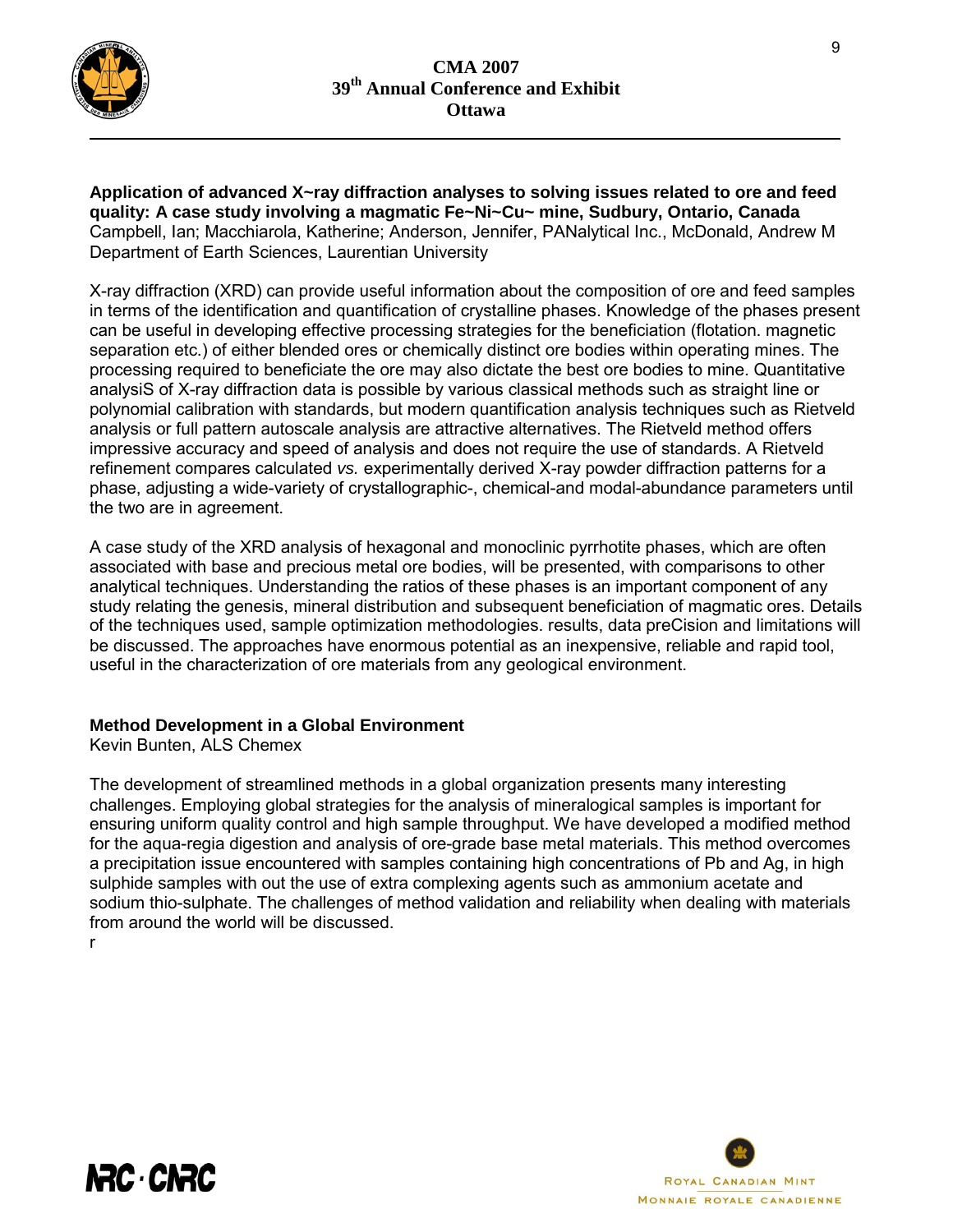

# **Current State of Proficiency Tests and Reference Materials for Gold Bullion**

Michael W. Hinds, Royal Canadian Mint

Over t he pas t 15 y ears, t here has been a st eady dem and f or pr oficiency t esting p rograms and reference materials for all forms of analytical work. The precious metal industry is no different. For producers of gold dor e, t he A merican S ociety for T esting M aterials provides a pr oficiency t esting program. Two se ts of s amples are se nt out at 6 m onth intervals each year and co ver a r ange of compositions. A su mmary of results will be presented as well as examples of the i nformation participants r eceive. A Iternatively, the R oyal C anadian M int has produced a se t of A g-Au-Cu a lloy Reference Material (BRM series), which can be used by assayers to verify their fire assay procedures. Other reference materials have been prepared on a custom basis by the RAND Refinery. This year a group of fine gold and silver assayers have united under the auspices of the London Bullion Marketing Association (LBMA) to produce and certify the first true set of silver and gold reference materials with 20 -25 trace elements in each matrix. The current state of this endeavour will be discussed.

## **A Benchtop Total Reflection X-ray Fluorescence Spectrometer for Depth Profiling and PPB Levels of Detection**

A. Martin, Rigaku Americas Corporation

NanoHunter is the world's first benchtop Total Reflection X-ray fluorescence (TXRF) spectrometer that provides ultra trace level elemental analysis and evaluation of the physical nature of the sample. Using patented wavelength selection and an automated variable X-ray incidence angle excitation, this instrument analyzes the full range of elements -from AI to U -in solids, liquids, and powders and can achieve I ower I imits of det ection rivaling or s urpassing I CP. The N anoHunter i s not I imited t o extraordinary se nsitivity for el emental anal ysis; t he abi lity t o m easure sa mples w ith an ex citation beam that has a variable grazing incidence angle allows the determination of additional physical and chemical information on a sample. Specifically, the instrument is capable of differentiating the nature of a deposition or coating.

# **Sample Preparation for Trace Element Analysis in Precious Metal Alloys Using the Spark Ablation Technique**

J. Sewell, Royal Canadian Mint

Improvements in ICP-AES instrumentation and Spark Ablation techniques have led to improved detection limits and accuracy for faster and more cost effective analysis of trace level impurities in precious metals. At the trace level the sample preparation becomes increaSingly important as well as having r eliable and hom ogeneous standards. A djustments and m odifications to t he i nstrument are required, as well as t rial and er ror usi ng di fferent appl ied t echniques. S amples are t reated and polished in an ef fort to reduce sp iking or sa lting of the anal yte of interest. With p roper handling, accurate analysis of trace level elements are achievable at 1 ppm or lower. Having detection limits in this range, fast and a ccurate analysis of 99.99% purity can be obtained easily, with the potential for 99.999% purity within reach.





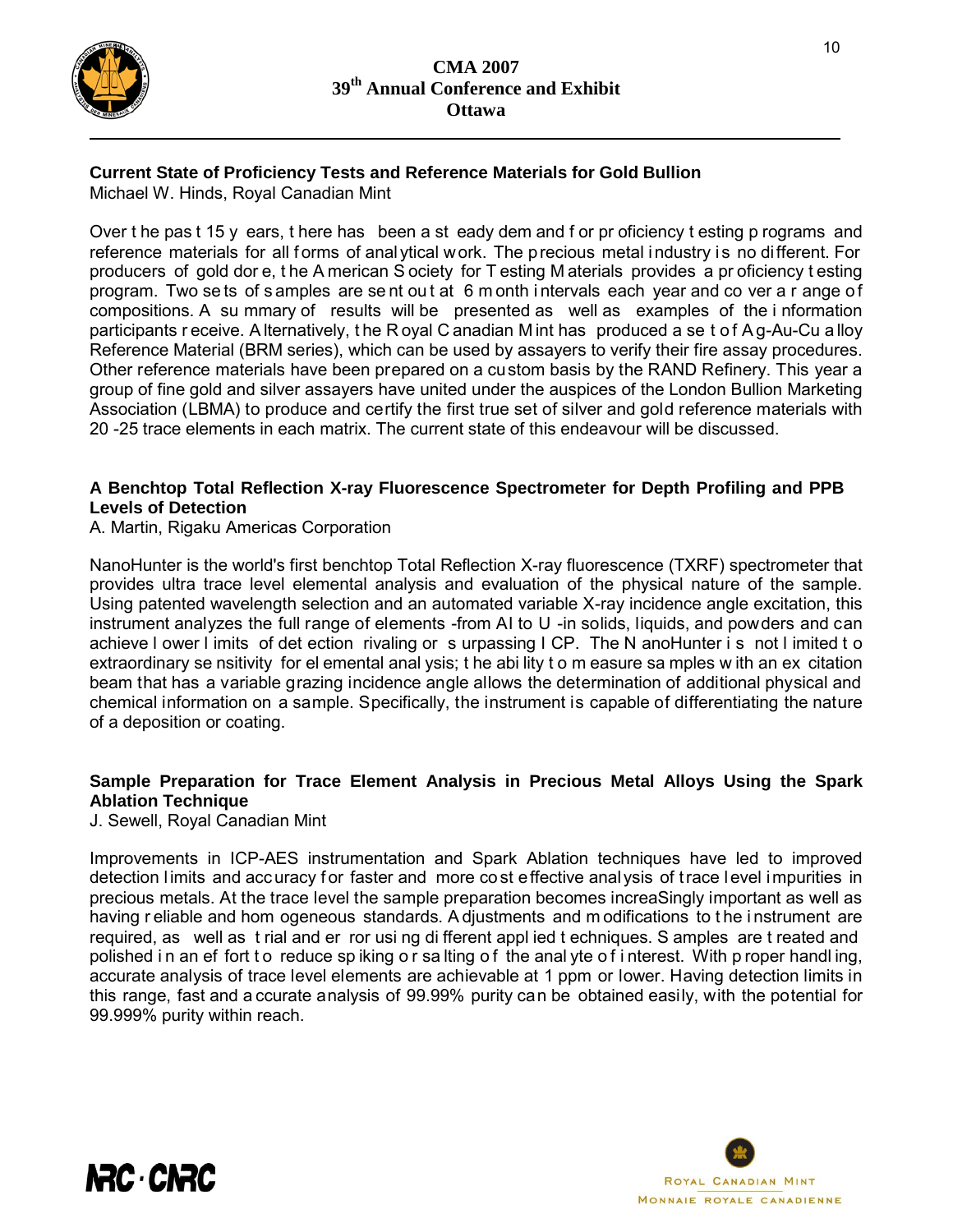

**IRC CIRC** 

# **Performance of a Semi-Automated Sample Preparation System**

Kurt L. Headrick, Voisey's Bay Nickel Co. Ltd., Voisey's Bay Mine Site Brock McNichols, University of Waterloo, Chemistry Department

The semi-automated sample preparation system used in the Assay Labs at Voisey's Bay is described. Robust pressed-pellets for XRF analysis are obtained for both sulphide ore and cl ean rock samples, using one set of experimental conditions without binder. A cross-contamination study found that the effectiveness of the a utomated cl eaning sy stems are pet rology and el ement depen dent, and proportional to mineral densities.

## **Wide Range Analysis Of Oxides In Geological Material Using X-Ray Fluorescence Spectrometry**

M.S. Olde Weghuis, BAR. Vrebos, D. Kuiper, PANalytical, M.N. Ingham British Geological Survey.

Accurate and precise analysis by means of X-ray fluorescence (XRF) spectrometry is still a comparative method of analysis. Hence, reference materials are required to calibrate the analytical system. In cases involving several analytes a fairly large number of these reference materials is required. For 'easy' applications, such as the analysis of certain grades of stainless steel, the procurement of reference materials is no problem (other than the cost involved). These reference materials can then be used for extended periods of time because the specimen preparation for alloys is limited to surface lapping. For materials of a specific geological origin, however, reference materials are hard to find. One has then to work with materials from different origin, some of which contain elements of no interest for the particular analysis on hand at significant concentration levels. These 'unwanted' elements often require additional effort in the determination of net intensities and/or matrix correction.

An effort to alleviate the search for reference materials by using a set of synthetic oxide standards will be discussed. These reference materials are made from high purity compounds and can be used to calibrate an Xray spectrometer for 21 major and minor oxides. The spectrometer software uses reliable methods of background correction and a fundamental parameter method for matrix correction.

The proposed sample preparation is by fusion in a mixture of 66% lithium tetraborate and 34% lithium metaborate. This method is applicable to a wide variety of materials of geological origin. The use of synthetic standards made from pure traceable compounds brings XRF closer to being a primary rather than a comparative method. Reference materials were used to validate the method described and examples of accuracy for major constituents are given using ores and other minerals. This method has successfully been used to analyze a wide variety of minerals and ores, as validation data shows .

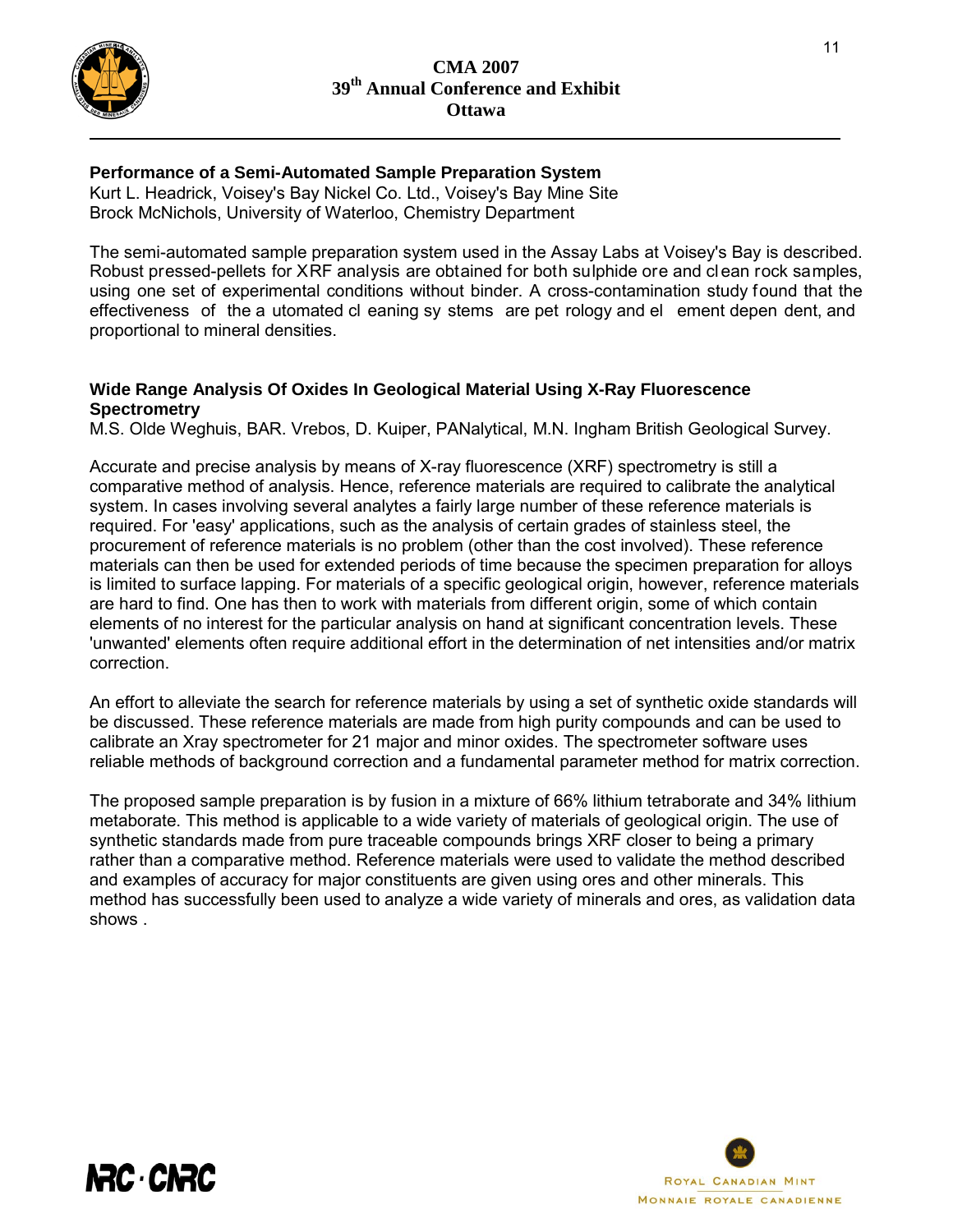

# **CRI -A Simple Approach to Interference Management in ICP-MS**

Doug Shrader, Shane Elliott, Xue Dong Wang and Louri Kalinitchenko Varian, Inc.,

Management of polyatomic and mass interferences in ICP-MS has been a popular area of research and topic of discussion in recent years. A novel interference management system for ICP-MS, the Collision Reaction Interface (CRI), will be discussed during this presentation. This unique technology employs simple collision and reaction gases injected directly into the plasma through the tips of the ICP-MS interface cones. This approach quickly and effectively reduces or eliminates common interferences on elements such as As, Se, Cr, V and Fe, achieving lower detection limits in hot plasma, even for samples with complex matrices. Coupled with revolutionary gO-degree reflecting ion optics and a low noise, double off axis quadrupole mass analyzer, the CRI-ICP-MS offers an efficient yet simple solution to interference management in ICP-MS.

The de sign o f t his uni que C RI-ICP-MS will be di scussed, al ong w ith pr inciples of oper ation, performance attributes and examples of its application to environmental, biological and speciation samples.

## **Lab QC Versus Mine QC. Why They Are So Often iIn Conflict And Suggestions To Improve Both.**

John Winterbottom, AssayNet Canada Inc.

Analytical chemist in a mine site lab should not only monitor their own quality, they should expect their customers to do the same. In a perfect world these internal and external systems would complement each ot her. In practice however, they seldom do. Disputes and conflicts often arise and i nstead of illuminating, the different systems produce more heat than light.

To define just what we mean by quality control because, in practice, it often means different things to different people. We will examine the rationale behind a quality

## **Accreditation in Canada**

Rassoulou Diallo, Standards Council of Canada

Regulators and users of products and services are plaCing increased reliance on testing by accredited laboratories as an assurance of conformity to specified requirements.

The Standards Council of Canada (SCC) is a federal Crown Corporation, with the mandate to foster and promote efficient and effective standardization in Canada.

The S CC se rves as the G overnment's focal point for v oluntary st andardization and r epresents Canada i n i nternational st andardization act ivities. It se ts out pol icies and pr ocedures f or t he development of National Standards of Canada, and for the accreditation of standards development organizations, of certification bodies, of testing and calibration laboratories, of quality and environmental m anagement sy stems registration bodi es and of quality m anagement sy stems and environmental auditor certifiers. The SCC also promotes and supports the principle of recognition of accreditation or equivalent systems as a means of decreasing the number of multiple assessments and audits both in Canada and with Canada's trading partners.

This presentation addresses the mandate and structure of the SCC, its regional and international links, accreditation programs and program specialty areas, with a particular emphasis on laboratory accreditation in the field of mineral analysis testing

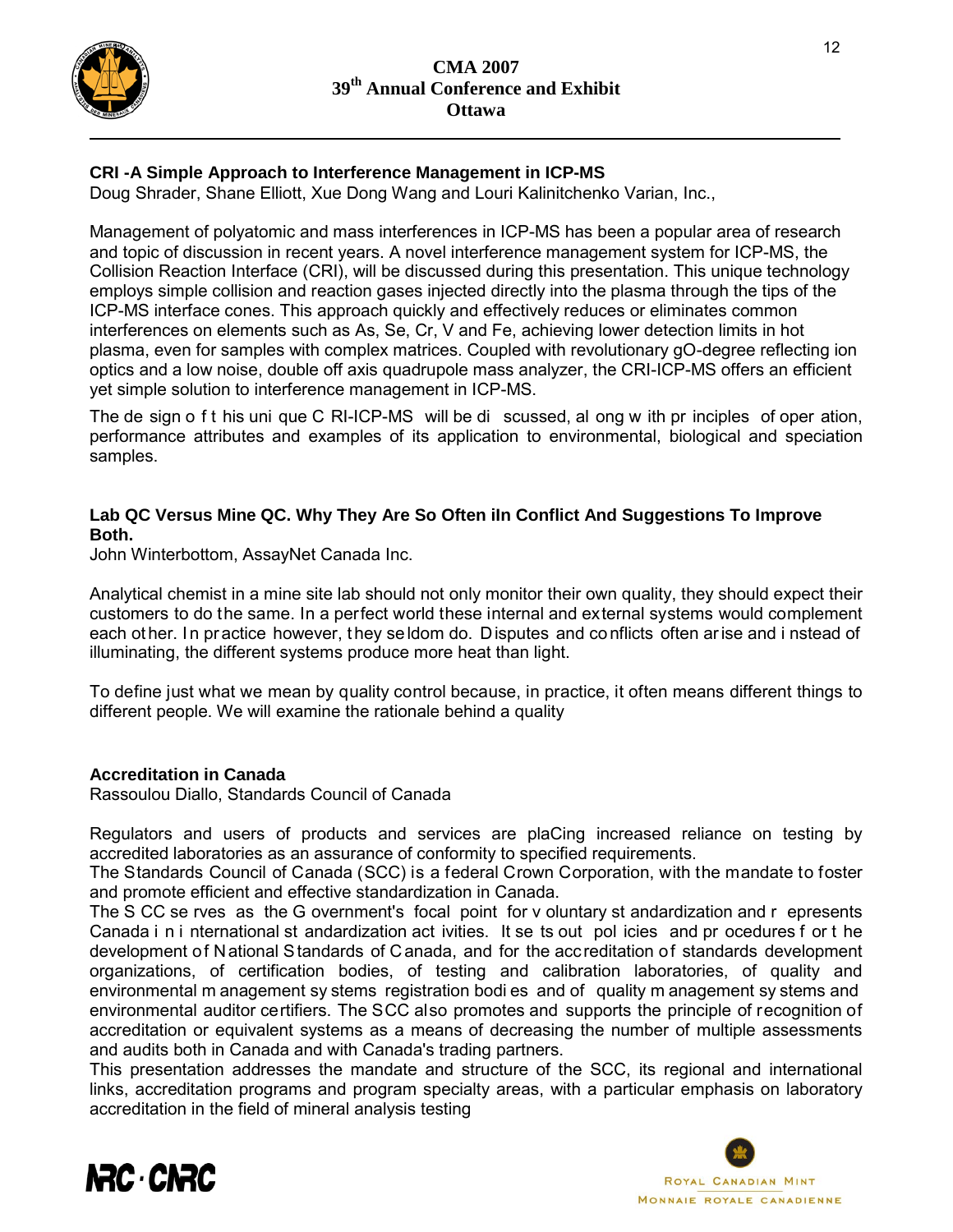

## **Automatic Rietveld Based Quantitative Phase Analysis Of Minerals Using Topas In Combination With Same Sample WO-XRF.**

#### A. Seyfarth, Rainer Schmidt, Bruker AXS Inc,

The paper will give an introduction to quantitative phase analysis using the TOPAS software based on the Rietveld method. Case studies using examples from the mining industry and refractory industry are shown where the method is used in a QC environment in conjunction with WD XRF. The fundamental parameter approach of the TOPAS software allows the creation of a st urdy "recipe" for the r efinement w hich c an be use d t o aut omate t he a nalysiS and al so enabl es the unat tended operation .

#### **Geometallurgy**

Richard Wagner, SGS Canada

What is geometallurgy? Geometallurgy is the informed selection of a number of test samples that are used to determine and to distribute specific metallurgical parameters throughout the ore blocks. The metallurgical parameters are distributed onto the ore blocks using accepted geostatisical techniques. The metallurgical parameters assigned to the ore blocks which supports metallurgical modeling and allows virtual mining and processing of each ore block, on a block-byblock basis to provide ore throughput and concentrate production forecasting, thereby maximizing the deposit cash flow and optimizing the mine planning. The distribution of the metallurgical parameters on the block models are influenced by the geology, structure and lithology. Geometallurgy complements, but does not replace the traditional metallurgical approach during the development and operation of a mine ore body.

The benefits of geometallurgy are to significantly reduce the impact of spatial uncertainty in mine planning because it documents the variability in a deposit. Reducing the spatial uncertainty lowers technical and financial risks of the orebody development. Geometallury is a costeffective technique used to characterize ore variability and its effect on metallurgy and is well suited to be applied during exploration, development or operational stages of the mine development. The key deliverables are that geometallurgy develops the understanding and links between mine geology, mineralogy, ore grades, ore grindability, tonnage throughput and metallurgical performance, which leads to the forecast of expected mine revenue, profitability and performance block-by-block, year-by -year basis.

## **Automated Flux Dispenser**

**IRC CIRC** 

Bill Clifford, Anachemia Science

This presentation will detail the operations of the newly developed Flux Dispenser. The device simultaneously delivers up to 140 gr (+/-) 3 % to as many as seven crucibles and limits exposure to operators and technicians to lead dust.

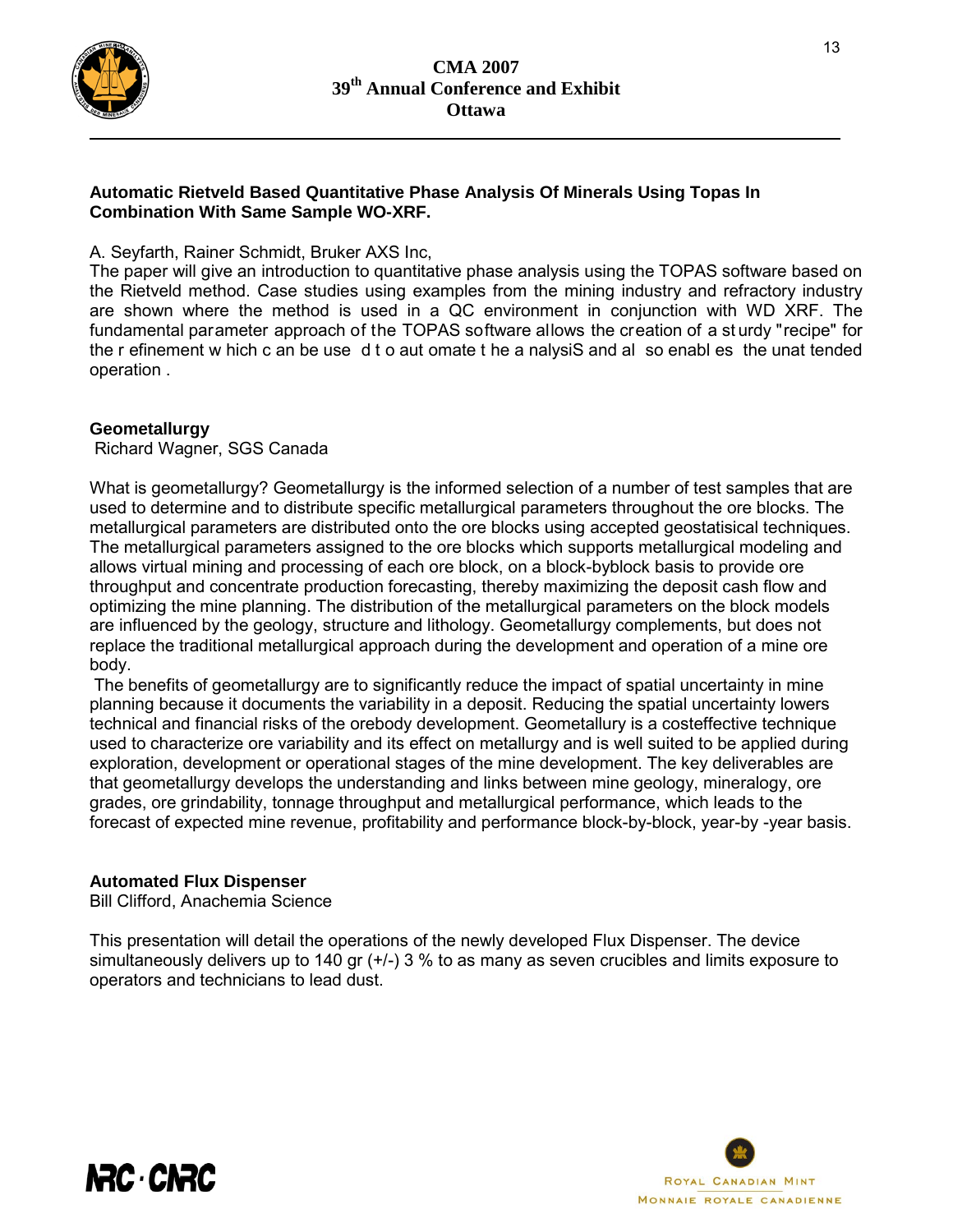

**IRC CIRC** 

# **Preparation of NRCC Environmental CRMs**

Christine Scriver, Scott Willie and Ralph Sturgeon National Research Council Canada -INMS Chemical Metrology

The production of Certified Reference Materials (CRM) has been undertaken for some 30 years by the Chemical Metrology group at the Institute for National Measurement Standards in Ottawa. This presentation will describe the role NRC performs as a center for dissemination of valid chemical measurements and their traceability in Canada as well as research conducted for environmental chemical analysis.

CRMs undergo rigorous assessment at all stages of production, beginning with a critical view of their analytical and economic demand. Once identified, the candidate material is sourced or collected and subjected to an initial homogeneity and stability assessment for the measurands of interest. If determined to be fit for purpose, the material is then suitably bottled, packaged and sterilized. The process of analytical characterization then begins, following an established NRCCINMS Chemical Metrology value assignment and uncertainty estimate philosophy which ensures linkages with other international organizations serving to ensure traceability to the SI. Examples of this process will be presented.

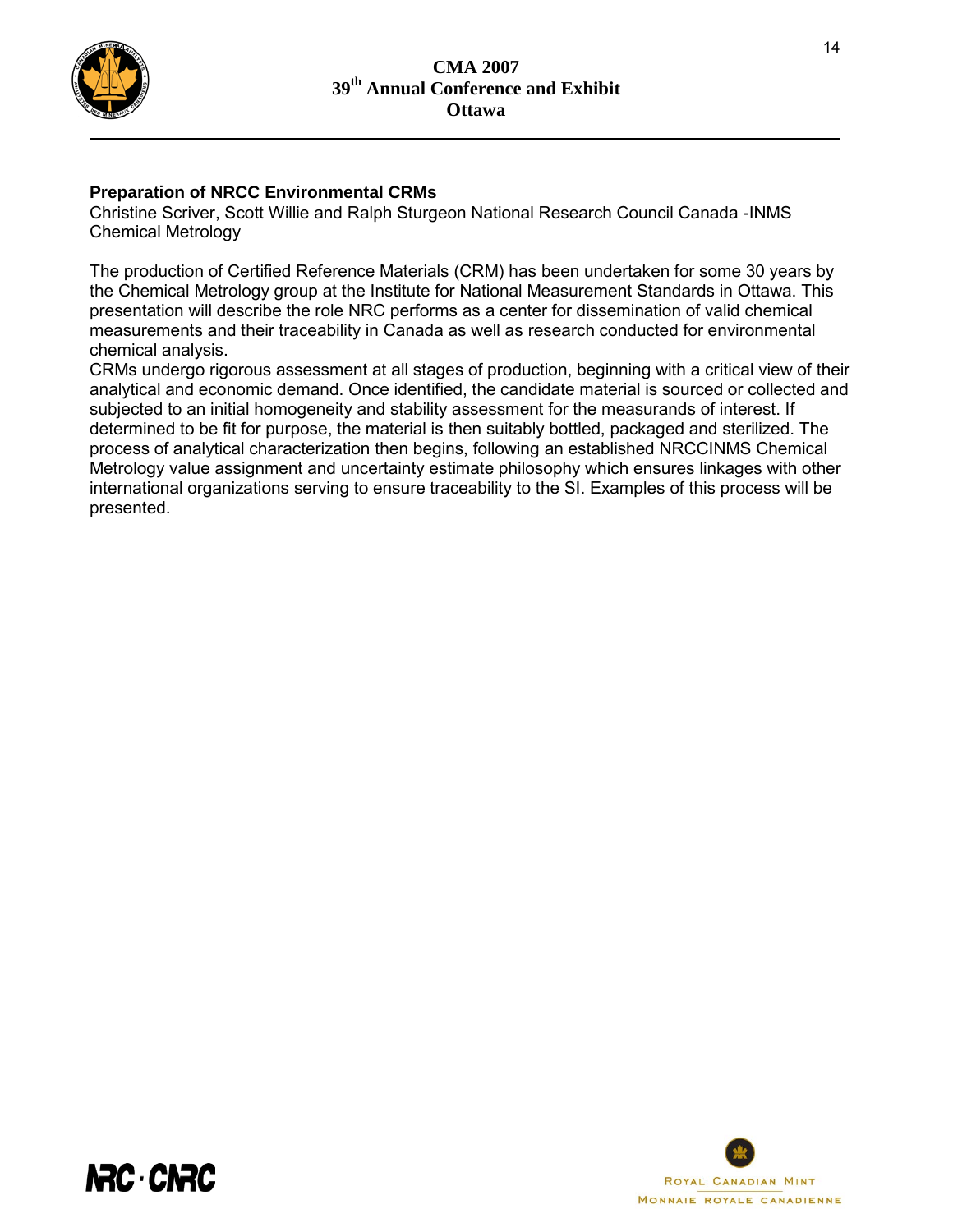

# **2007 Conference Exhibitors**

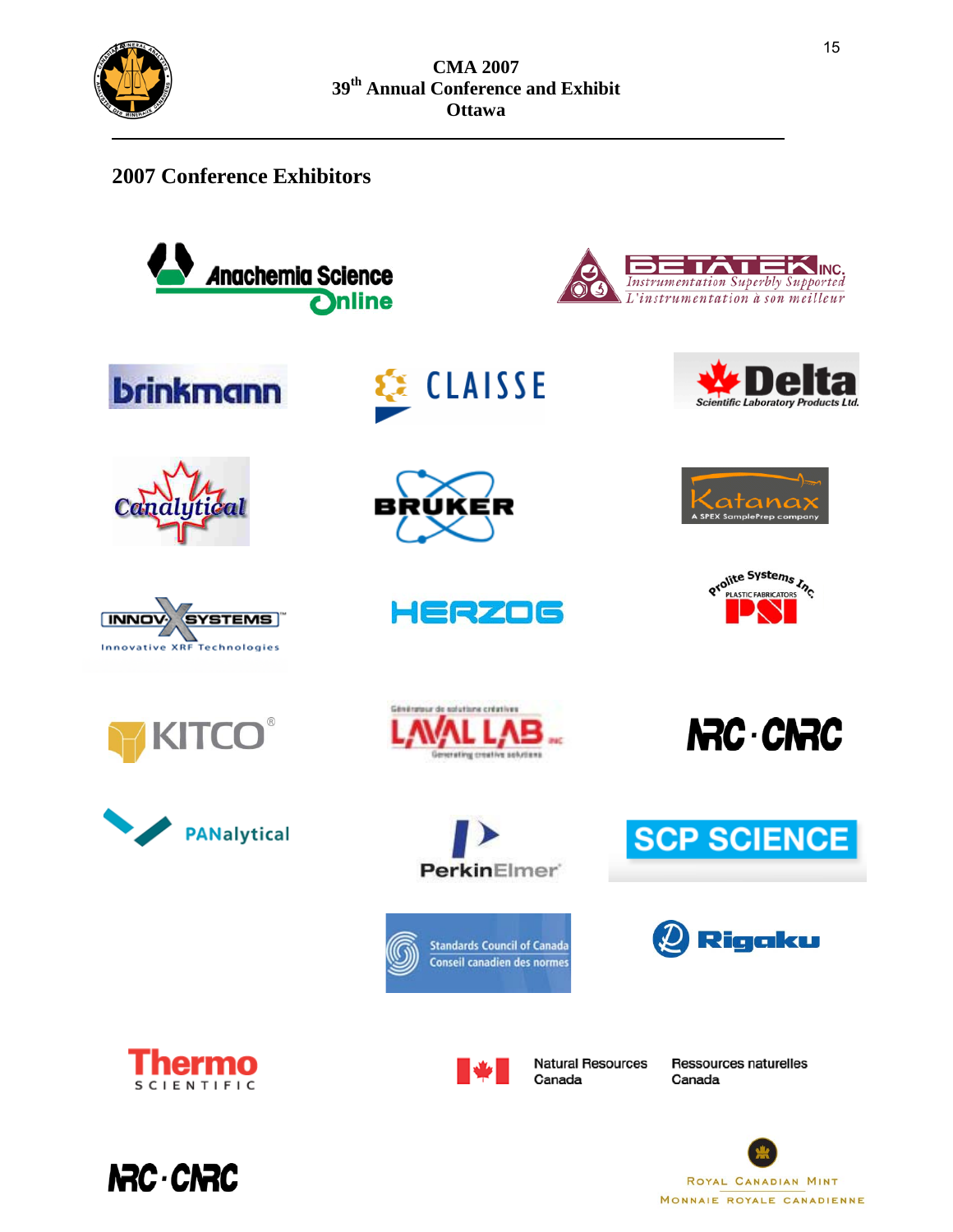

**2007 Conference Sponsors**

**NRC CNRC** 























**NRC CNRC**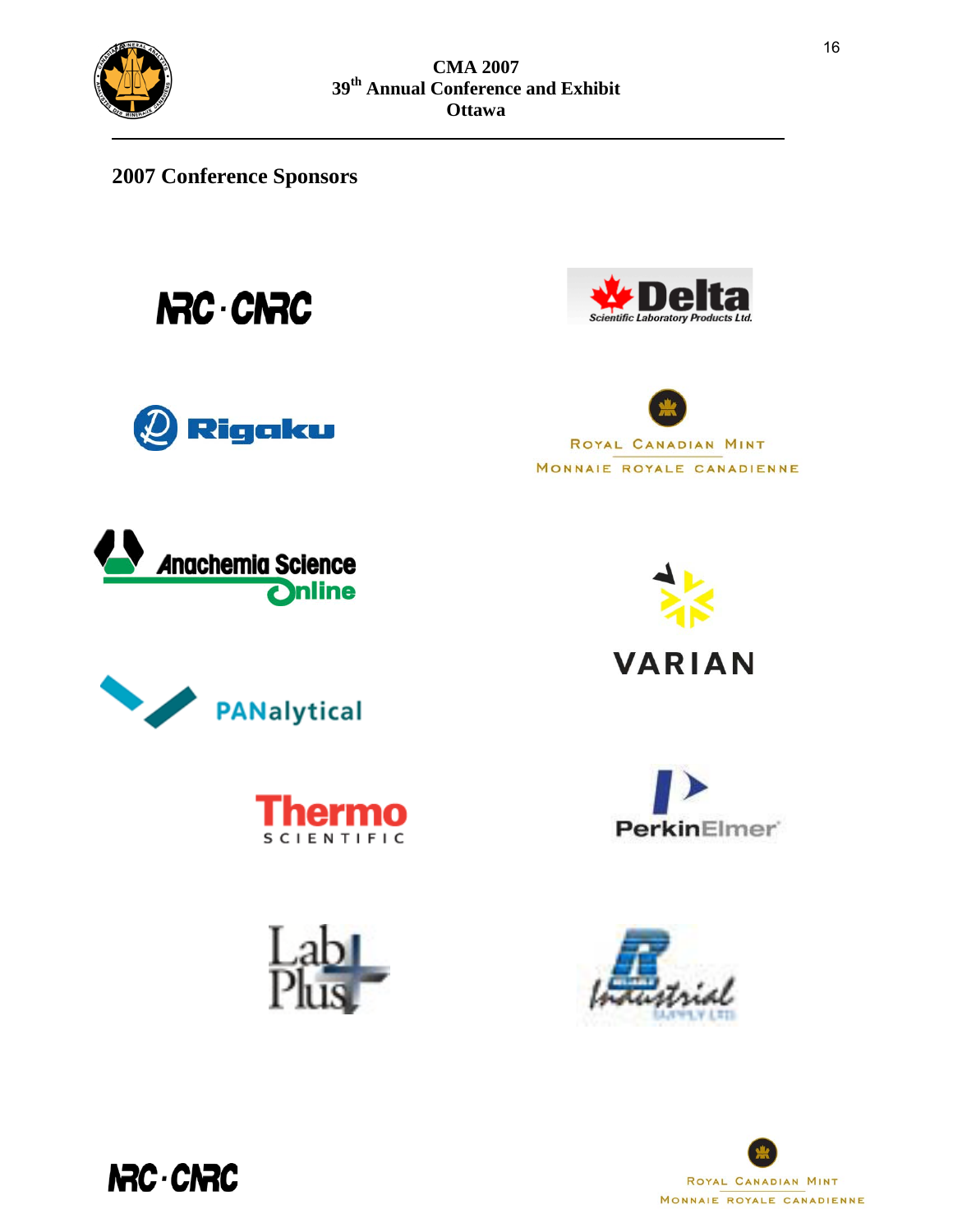

#### **Canadian Mineral Analysts 2007 Conference Committee**

**Chair**

Jonathan Forrest *Royal Canadian Mint (RCM)*

**Co-Chair**

Christine Scriver *National Research Council (NRC)*

**Exhibit Organizers** Barbara Merryweather – *Rigaku Americas Corporation* Larry Drago - *Delta Scientific*

#### **Master of Ceremonies**

Jonathan Forrest *Royal Canadian Mint (RCM)*

#### **Program/Forms/Translations/Registration**

Christine Scriver, Alexandra Shaw, Emilie Lemieux, Jeremy Kampman, Jessica Patterson *National Research Council (NRC)* Jonathan Forrest, Louise MacKay, Armand Nina, Laure Dutirou-Mason *Royal Canadian Mint* Barbara Merryweather – *Rigaku Americas Corporation* Larry Drago , Francine Savorie – *Delta Scientific*

#### **Social Functions and Tours**

Jonathan Forrest – *Royal Canadian Mint (RCM)* Christine Scriver – *National Research Council (NRC)* Barbara Merryweather – *Rigaku Americas Corporation* Larry Drago – *Delta Scientific*

**Webmaster** Robb Collins, Daniel Sancartier, Chris Groleau *Royal Canadian Mint (RCM)*

> **Technical Program** Christine Scriver *National Research Council (NRC)*

**Audio Visual** Serge Beaupariant *Royal Canadian Mint (RCM)*

> **Photography** Van Luong (NRC)